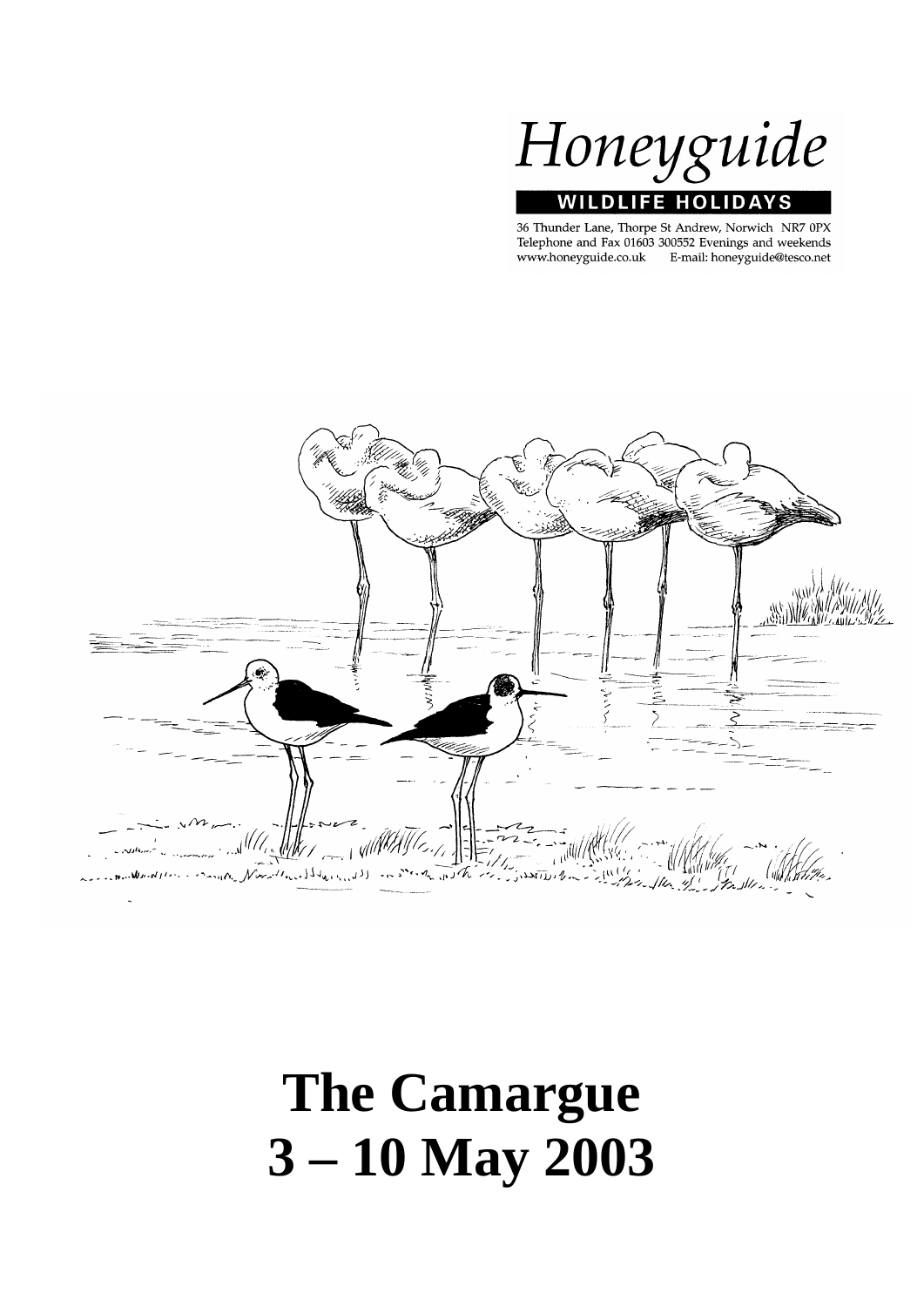**The Camargue 3 – 10 May 2003** 

#### **Participants**

Gordon Burnett Colin and Marilyn Hodgson Suzanne Hunter Maggie Macklin Rina Picciotto

**Leader:** Russell Leavett

Report compiled by Russell Leavett *Illustrations by Rob Hume, except black-winged stilt flock by Gary Wright. Cover: flamingos and black-winged stilts.* 

This holiday, as for every Honeyguide holiday, also puts something into conservation in our host country by way of a contribution to the wildlife that we enjoyed. The conservation contribution this year of £25 per person from two groups in the Camargue was supplemented by groups in the Dordogne and French Pyrenees, leading to a total of £1050 given to La Ligue pour la Protection des Oiseaux (LPO, the French Bird Protection League).

This brings the total given to LPO to £6,925 since 1991, and to various conservation projects in Europe to £29,800. A thank-you letter from LPO is at the end of this report (but not this web version).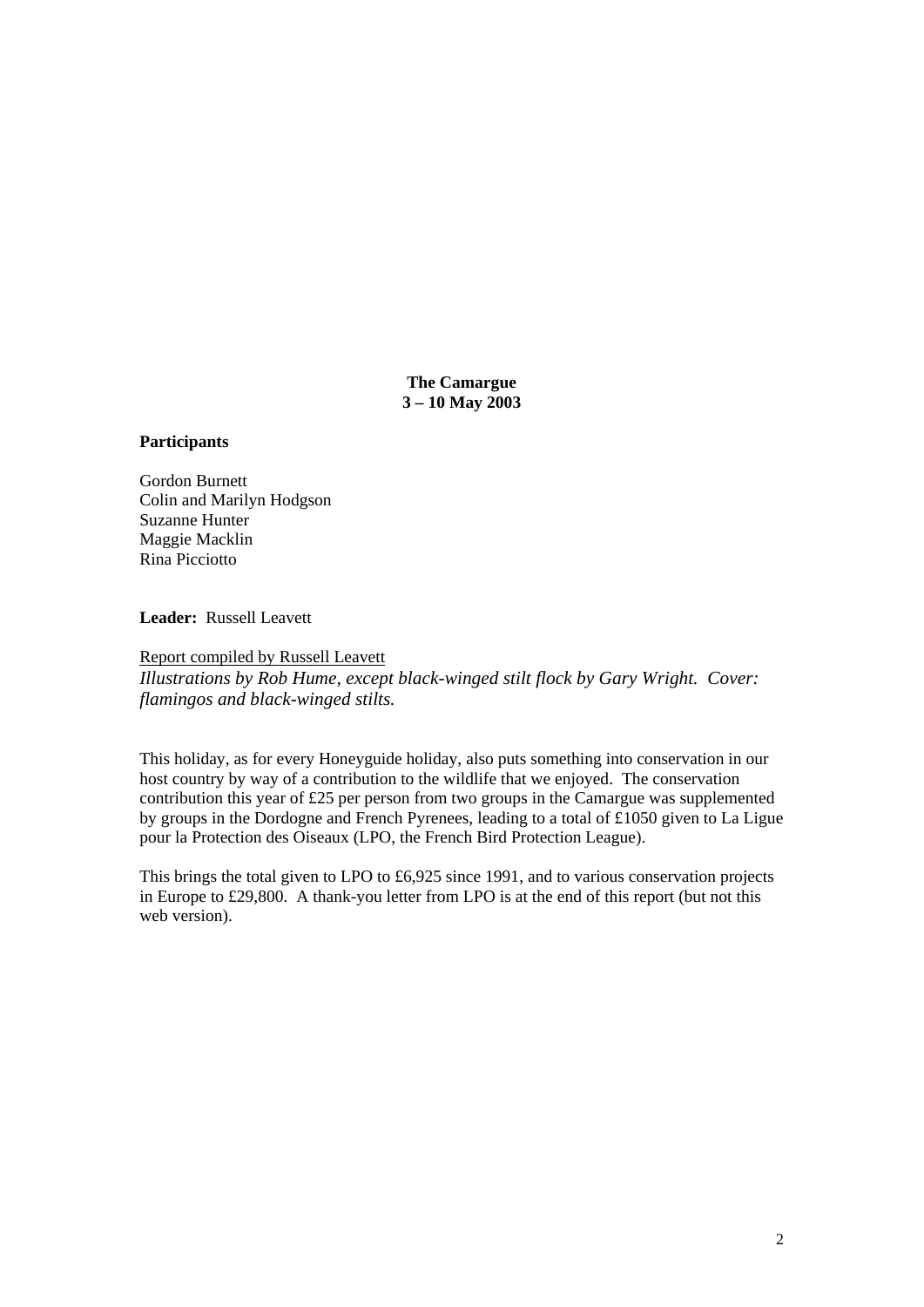#### **The Camargue 3 – 10 May 2003**

## **Itinerary**

| Saturday May 3rd              | Afternoon flight from Gatwick to Marseille, then on to<br>Hotel Des Granges, Arles, via N568, arriving late afternoon.                                                                                                                                                                                  |
|-------------------------------|---------------------------------------------------------------------------------------------------------------------------------------------------------------------------------------------------------------------------------------------------------------------------------------------------------|
| Sunday May 4 <sup>th</sup>    | Central Camargue. To Étang de Vaccares via Gageron and<br>Villeneuve, south via east shore of Étang to marshes of Tour du<br>Vallat. Lunch at Domaine de Mejanes. Afternoon walk part way to<br>Le Paty de la Trinite, returning to Arles via the observation post at<br>Pont du Rousty and Mas d'Agon. |
| Monday May $5th$              | Full day at Mont Ventoux, lunch at St Serein.                                                                                                                                                                                                                                                           |
| Tuesday May 6 <sup>th</sup>   | Pre-breakfast visit to the old airfield on La Crau, later returning to La<br>Crau at Mas d'Icart. Lunch by the Rhone at Mas de'l'Hoste.<br>Afternoon in Arles followed by early dinner and dusk visit to<br>Mt.Valence.                                                                                 |
| Wednesday May 7 <sup>th</sup> | Eastern Camargue. Salt pans at Salin de Giraud, south to Plage<br>d'Arles. Lunch at Le Sambuc. Afternoon at Tour du Vallat, marshes<br>of Fielouse and the E'tang du Fangassier.                                                                                                                        |
| Thursday May 8 <sup>th</sup>  | Morning at Les Baux including visit to the town, lunch amongst car<br>park pines at start of walk to La Caume, where afternoon spent.                                                                                                                                                                   |
| Friday May 9 <sup>th</sup>    | Western Camargue via Gimeaux and Saliers. South to Parc<br>Ornithologique and St Maries de la Mer. Lunch taken by the Digue a<br>la Mer. Afternoon at Cacherel, returning to Arles via Mas d'Agon.                                                                                                      |
| Saturday May 10 <sup>th</sup> | First light visit to observation platform at Pont du Rousty via the<br>E'tang de Vaccares, returning to Arles via Mas d'Agon and The<br>Marais du Grenouillet.<br>Leisurely drive to Marseille, for mid-afternoon flight to Gatwick, via<br>Mas Thibert and Port St Louis du Rhone.                     |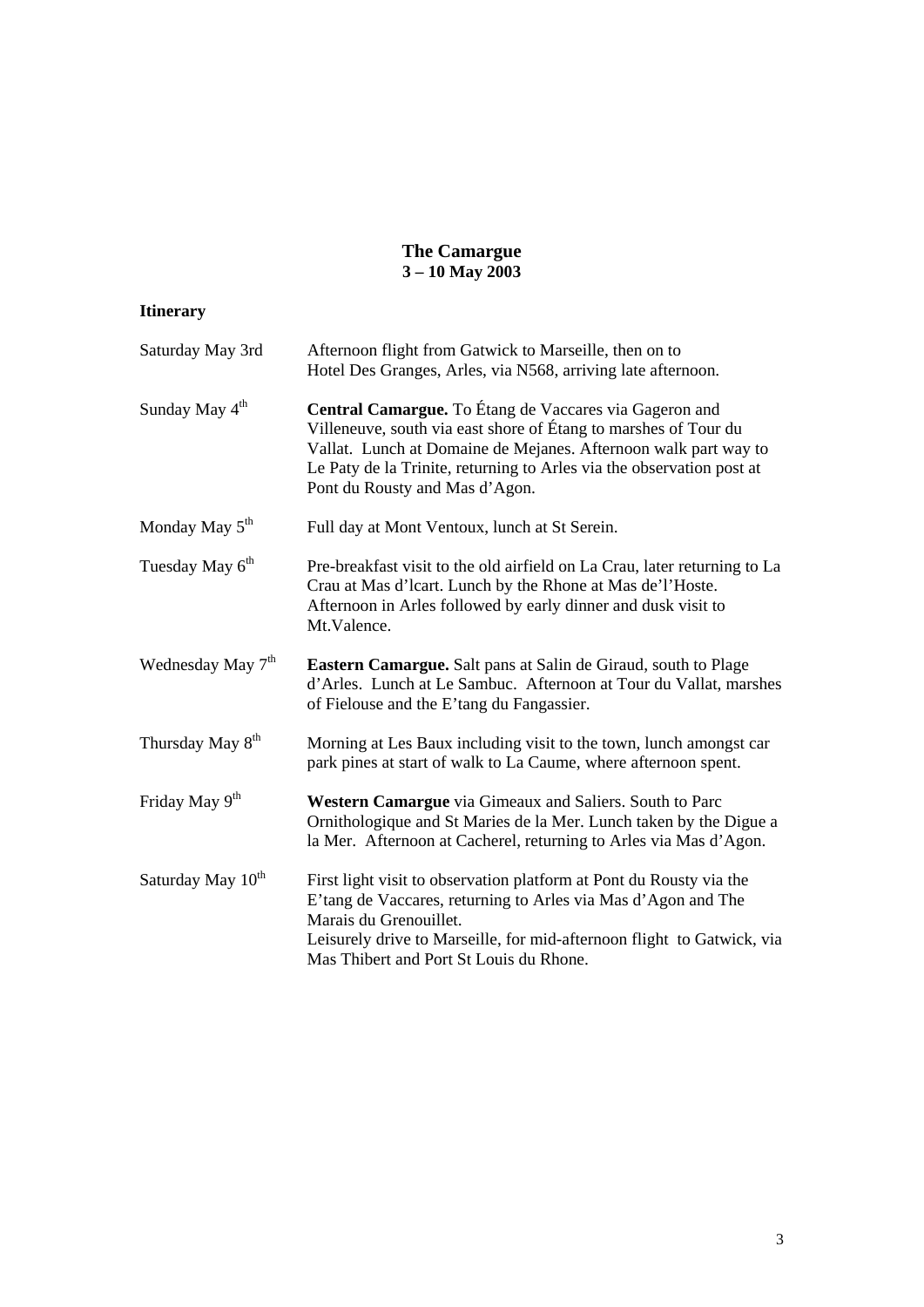#### **Saturday 3 May**

Everyone arrived at the airport in good time and found that it wasn't as frantic as expected, especially as it was a bank holiday weekend! BA's 1415hrs flight from Gatwick made good time enabling us to arrive at Marseille a quarter of an hour early, at 1700hrs local time. The minibus was soon secured, baggage loaded and we were on our way to Arles, and in warm sunshine!

En route to the hotel the first of the black kites and a buzzard were spotted along with a multitude of magpies, a perennial feature of this area. Roadside lagoons held a few little egrets and cattle egrets were seen in flight, as were the first of the flamingos.

Our arrival at the hotel was greeted, not only by Simone and Marcel, but also by the song of both nightingales and Cetti's warblers; birds we were to hear so much of over the next week………after a most excellent meal we set off happily for our beds.

### **Sunday 4 May**

The optional pre-breakfast walk found several of us wandering down the track by the hotel, ticking off tree sparrows, a common bird here among the still numerous house sparrows. Cetti's warblers and nightingales seemed to be everywhere and as we approached the bridge over the canal, two rollers appeared on the wires, just where I left them last year! Before long, two others were spotted and they gave us a wonderful display of 'rolling', from which the species gets its name. Few sights can be more spectacular than rolling rollers, a wonderful mixture of flashing turquoise and chestnut. Several painted lady butterflies accompanied us for much of our walk, a good start to the week and we were now ready for our breakfast!

Leaving Arles behind us, it wasn't long before the first of the rice fields started turning up some interesting birds. The soon to become very familiar sound of Mediterranean gulls filled the air and here and there groups of gull-billed terns were with them. In shallowly flooded fields some wood sandpipers were found along with many mallards, the only common duck in the Camargue in this season. Other rice fields held small groups of black-winged stilts along with cattle egrets and shelduck.

As we progressed south along the east shore of the Étang de Vaccares it became clear that many of the marshes were very dry indeed, sites that normally hold shallow water were often completely dried out. A short stop at Pont Noir, overlooking the Étang, produced a superb full summer plumage black-necked grebe, a species we seldom see on spring visits. Here too we found the first of the great crested grebes and the large flocks of flamingos.

At the marshes of Tour du Vallat, also very dry, we were entertained by some bee-eaters hawking over the canal and by coypus that were swimming in it. Very distant views of some 'marsh terns' confirmed that both black and whiskered terns had arrived in the area but for the time being they kept their distance. But good views were had of a single great white egret along with several grey herons and some mute swans, an introduced species in the Camargue. By now it was nearing lunchtime so we headed to our traditional first day feeding place at the Domaine de Mejanes. Here open air picnic tables, loos and the hubbub of a French lunchtime kept us amused. As always, the picnic provided by Simone was memorable.

After lunch we walked through nearby open woodland to join the track towards Le Paty de la Trinité. Blackcaps were singing in the woodland but little else in the heat of the day. As the track opened up into marshland we began to see the first of the blue-headed yellow wagtails,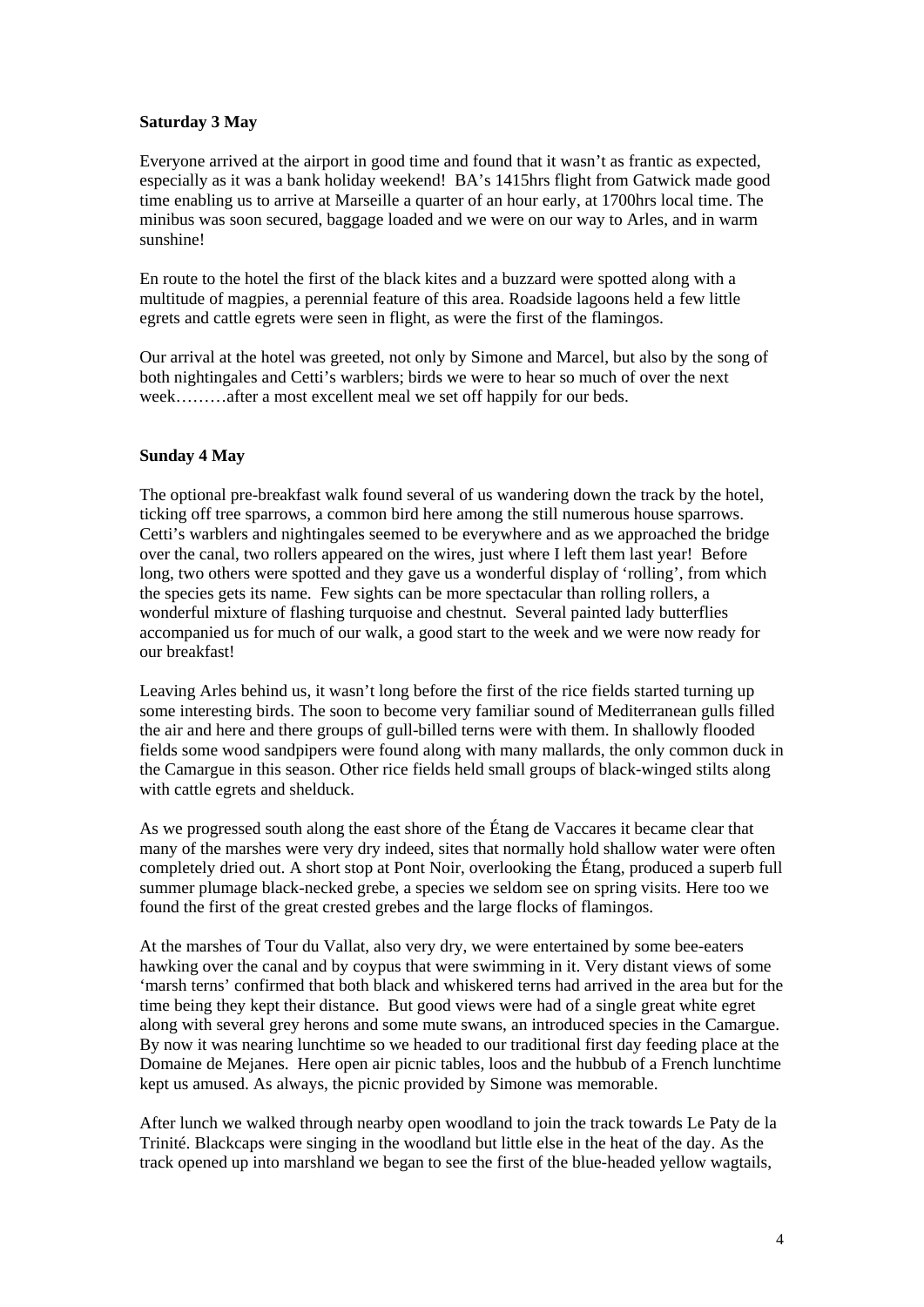including having splendid views of a group perched on top of some heaps of cut reeds, later joined by a single female whinchat.

Heading back eastwards took us to the observation platform at Pont du Rousty, from here we saw a number of marsh harriers, yet more bee-eaters, lots of black-winged stilts, some delightful little gatherings of wood sandpipers and yet more coypus.

For our final stop we opted for the place of the herons, Mas d'Agon; it soon lived up to its reputation with excellent roadside views of a number of squacco herons, some handsome purple herons, the sound of the bittern and many grey herons, not forgetting both cattle and little egret. Walking along the road through the marshes produced singing reed warblers, delighted us with lots of yellow flags and at the end of it a single distant collared pratincole. Two drake red-created pochards did well to hide from some of us, despite how hard we tried to see them. On our way back to Arles we searched without success for more pratincoles at a known site for them, only to be rewarded by several pairs of breeding lapwings and yet more stilts (*below*), which was bearable!



A fine start to the week then and enjoyed all the more thanks to the warm sunshine – this was what we came to the Mediterranean for…………….

#### **Monday 5 May**

With fine weather promised the group opted for going for the heights of Mont Ventoux rather than to Pont du Gard, the other choice for today. The two hour drive took in the edge of the limestone hills of Les Alpilles, the wine growing areas around Carpentras and finally the pine forests on the approach to the mountain. As is usual in early May the road to the actual summit remained closed although from a distance there wasn't that much evidence of snow.

On arrival at St Serein, as high (1400metres) as we were going to go, a much needed 'comfort stop' gave a chance for some coffee at the Chalet Liotard before setting off around the edge of the hill in search of birds and plants. Once again the dryness of the place was striking; although masses of cowslips were poking out of the short turf. one felt they needed a good rain on them to get them flowering properly.

Under the pines we had a chance to see a common garden plant, stinking hellebore, growing in its natural habitat. Finding birds, apart from coal tits, among the pines proved difficult at first but eventually we got to grips with some citril finches and a fine gang of crossbills. Colin spotted a lone mistle thrush and not to be out done Marilyn spotted a crested tit, which we all saw in due course, including the cat that accompanied for our entire trip around the hillside; perhaps that was why the birds kept their heads down!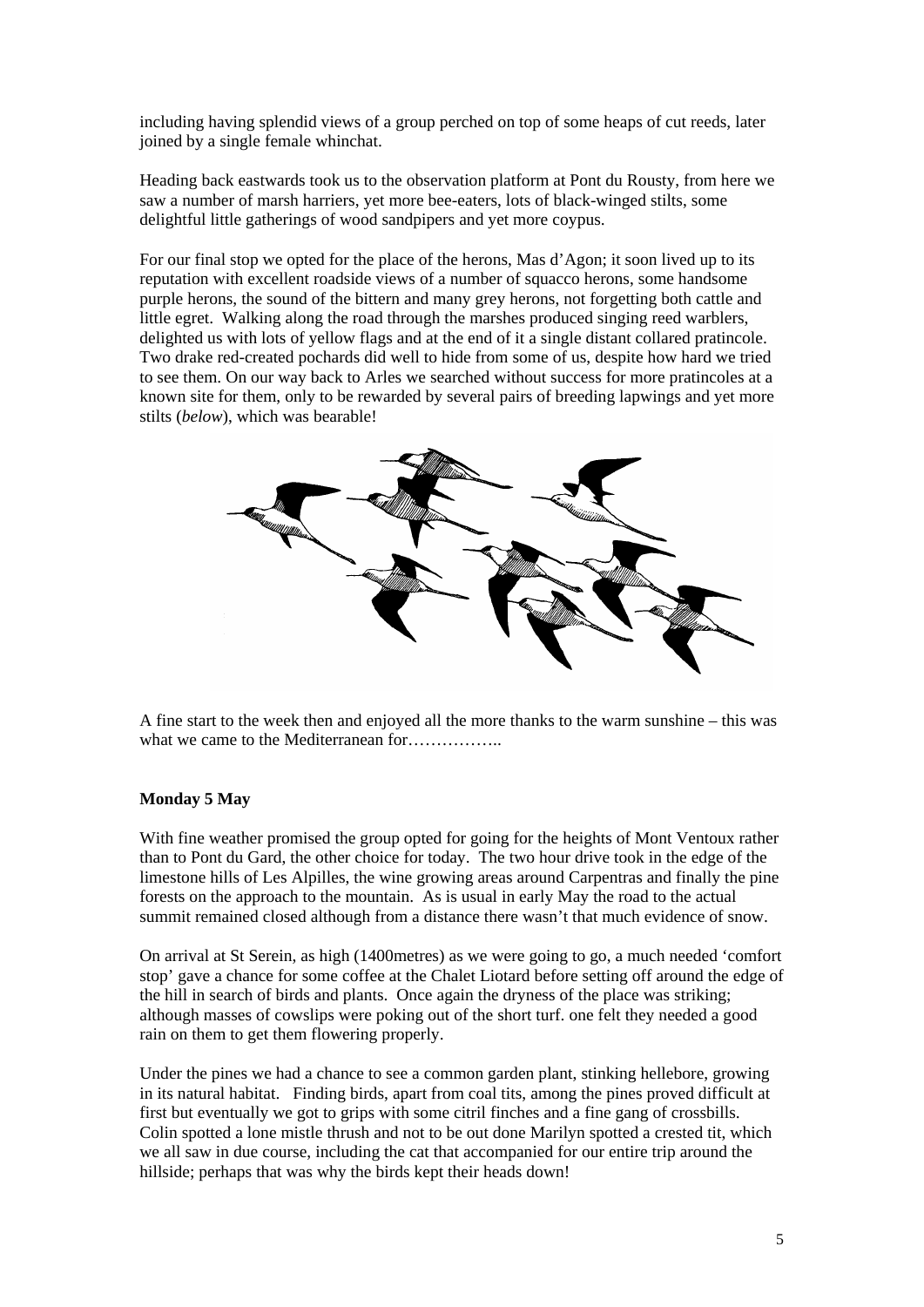Although a pleasant day for this hill it wasn't overly warm with a cool and quite strong breeze blowing. However further views of citril finches, 'chipping' crossbills and 'churring' crested tits kept everyone's interest up. A lone sparrowhawk soared high above us and ravens 'croaked' as they tumbled across the sky and finally a splendid cock wheatear was seen amongst the cowslips as we made our way back to the vehicle.

After lunch, in the minibus, we set off to walk up as far as we could towards the summit before we ran out of time. Chaffinches were common among the pines and several wrens and the odd robin made their presence known. Common roadside plants included the beautiful blue anemone *Anemone apennina,* often in great patches across the hillside, stunning! Once again we encountered the crested tit, but why won't they stay still? We had just about reached the first of the lying snow when we turned around.

Sadly the star of Mont Ventoux, the black woodpecker, evaded us, nevertheless today proved to be an enjoyable contrast to our first day and clearly everyone found it quite tiring, as only the driver managed to keep awake on the way back!

#### **Tuesday 6 May**

An early start today: we left the hotel at 6.30 a.m. to visit La Crau in search of displaying little buzzards, always the best time for activity and avoiding the heat haze that can be such a feature of this area. Our arrival at the old airfield coincided nicely with a flurry of activity and within a matter of minutes we had seen a number of bustards and heard several stonecurlews calling!

By the time we departed for breakfast, at 8.30 a.m., we had had excellent views of around thirty-five little bustards and ten stone-curlews. A couple of short-toed larks did their characteristic display flights for us, and a red-legged partridge paraded on the track in front of us. By now everyone was ready for a much-needed breakfast but what an excellent way to start the day.

After a leisurely breakfast we set off for La Crau once again, this time a different area and lesser kestrels our target species. Through Honeyguide's involvement with the Ligue pour la Protection des Oiseaux (LPO) in a previous year we had been shown some old goat sheds with lesser kestrels nesting on the roofs, thanks to some encouragement by LPO in the form of piles of large stones.

The long narrow road in to the starting point proved very productive for flowers with masses of lax-flowered orchids growing on the verges, along with clary and several *Geranium*  species*.* Further on the track to the site proved equally enjoyable with a range of *Cistus*  species on show and blue hound's tongue, urospermum and evax in more open areas. All this and the smell of herbs coming up from all around your feet as you walked, magical.

The hot trek to the old shed also turned up a range of butterfly species, with Provence hairstreak, common blue, brown argus and painted lady being the most numerous but in places we also saw black-veined white and clouded yellow. By gently approaching the shed we were able to get within a few hundred yards of it without causing undue disturbance to the half a dozen birds that were around during our short stay. By now the heat haze had built up considerably confirming the wisdom of visiting at least some of this area before breakfast. Sardinian warblers sang their scratchy songs from thick scrub and every once in a while showed themselves.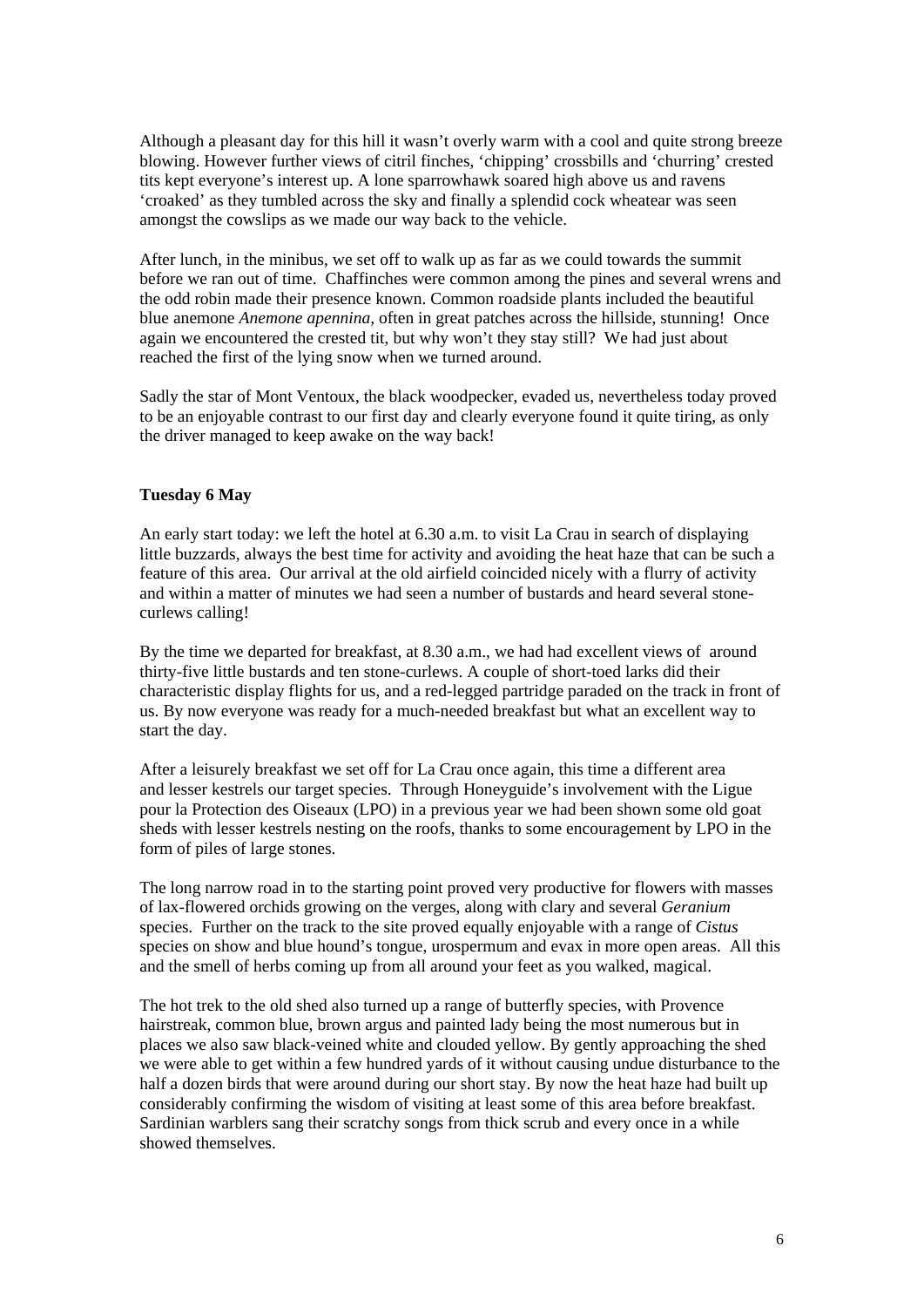By now lunchtime was rapidly approaching so we set off for a well-tried place on the banks of the Rhone. Here we sat enjoying the song of the nightingale and watching the river gently drifting by. Bright green frogs were found resting on the leaves of the milk thistle, much to our delight. Lunch ended with a short visit to a nearby bee-eater colony (*right*), where we reckoned about eighteen birds were in residence – these perching on bushes like brightly coloured jewels. The afternoon was spent in the interesting old town of Arles.



Continuing the theme of doing things early in the day, we sat down to dinner at 6 p.m., the aim being to visit a local eagle owl site at dusk. Simone and Marcel produced a very quick meal for us, with the result that we were on our way to Mt Valence before 8 p.m. This attractive low hill has provided us with some excellent sightings of this elusive species over many years and 2003 was to be no exception. Within minutes of our arrival one of the adult eagle owls clambered up on to a rock in full view of us all and spent a good five minutes peering down at us from its lofty perch! Of many years of looking at this species the views have never been longer; usually the best we can hope for is for a bird to fly across the valley. This year we saw no flying birds but really had time to take in the characteristics of this huge owl. Soon afterwards at least two nightjars started 'churring' in the distance and although we weren't to see the owl again what a fine end to a most enjoyable day.

#### **Wednesday 7 May**

Today we were to return to the marshes once again and to have our first look at the coastal lagoons, this time down the east side of the Camargue and accompanied by an old friend and ex-colleague, John Walmsley.

With rain threatening we set off for Salin du Giraud (Salt Lake City) and the saline lagoons of the south. Our first stop, overlooking the vast 'mountain' of industrial salt resulting from last year's 'crop', gave us our first encounter with avocets and better views of Kentish plovers than previously. Then, moving on to the shallow lagoons nearer the sea saw us among the waders. Here mixed gatherings of curlew sandpipers in full summer plumage, dunlin and little stints delighted us, along with the more familiar redshank, greenshank, ringed plovers and a few sanderlings. Sea terns appeared as well, in the form of both little and Sandwich terns, often with noisy groups of common terns for good measure.

Men, off in search of that elusive but thick 'chiffchaff bush' found both a chiffchaff and a melodious warbler! We never did discover what the women found…………

By now the weather had turned decidedly nasty so our planned picnic on the beach at Plage d'Arles was ditched in favour of Plan B – lunch at John's house in Le Sambuc! By the time lunch was over things were looking considerably better so we went out to play again, starting the afternoon at some disused fish ponds at Le Sambuc but not before watching a night heron fly over John's house. At the ponds John showed us some ruffs and a single little ringed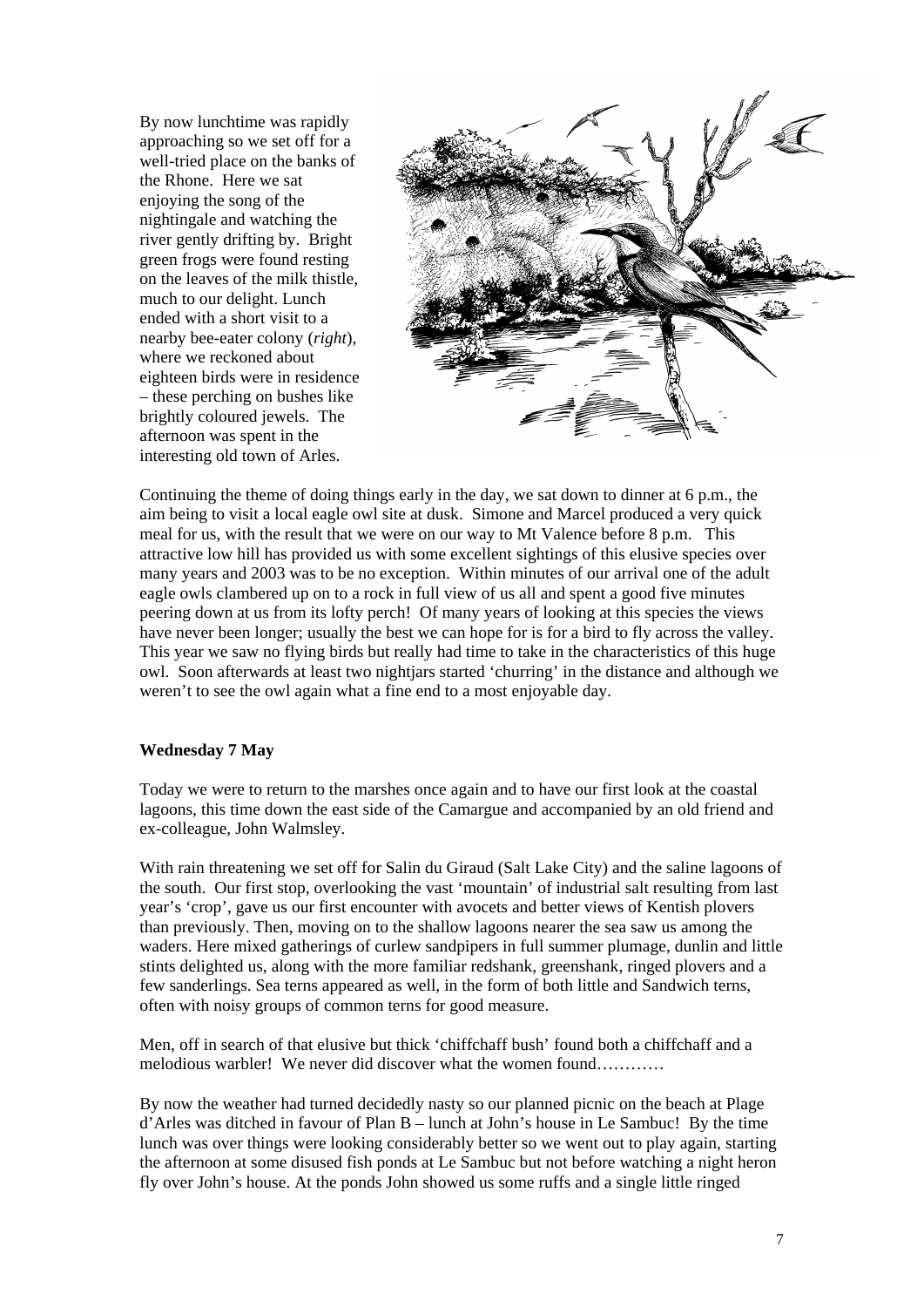plover, all viewed through an irritating wire fence – now if we weren't Honeyguiders…………..

The next stop was close to the entrance of Tour du Vallat, where the nest of a white stork, complete with mum on top of an artificial platform, was clearly visible; subsequent searching revealed the other adult feeding in a nearby rice field.

With the weather improving all the time we moved on for a second look at the marshes of Tour du Vallat, this time with rather more water in them we were more successful. A goodly flock of mixed whiskered and black terns held at least one fine white-winged black tern and many common terns. The usual range of heron/egret species included purple heron and night herons and the great white egret was glimpsed again. And, of course, there were the beeeaters. Apart from waterbirds the sky was full of mixed swifts, house martins and swallows, quite a spectacle.

Next on to the wetlands of Fielouse. Here we had heard rumour of glossy ibises but sadly we couldn't find any; nevertheless a good selection of waterbirds kept us entertained including yet more stilts and half a dozen squacco herons.

Before long we had to move on to our final port of call, the Étang du Fangassier, Flamingo City as John calls it. Driving through the salt pans we often found lots of shelducks to admire, at John's insistence (!) and families of the dreaded yellow-legged herring gull, so abundant here and 'doing' for the terns. By now flamingos were everyday fare, but nothing prepares you for the mass of pink that is the breeding colony. John told us much about the life history of the birds and their distribution within the Mediterranean, adding a good deal to the enjoyment of the visit.

On our way back to Le Sambuc to drop off John we had brief glimpses of two golden orioles flying along the road at tree height but we were unable to track them down. More obvious were the two turtle doves that flew from roadside bushes as we drove by and finally an owl that we flushed that was almost certainly a long-eared owl, although we didn't see it well.

Despite less than ideal weather at times the day had proved most productive and interesting, thanks a good deal to John's efforts. Happily he was able to join us for dinner so ending another good day.

#### **Thursday 8 May**

Back to the hills today, with the weather now cleared and sunny again and the prospect of some nice birds and plants, not to mention butterflies.

First stop were the cliff faces below the town of Les Baux – here the quarry being crag martins and blue rock thrushes, both of which we saw quickly and eventually very well, especially the blue rock thrush, with a fine male sitting in the sun on a rock for ages. In all, three separate birds were seen, two males and a female. Small numbers of crag martins were found swooping up under rock overhangs, where they were clearly nesting. While searching for birds we found a splendid scarce swallowtail butterfly hanging in some foliage right by the roadside, the first of several that we saw during the day.

On the cliffs above us black redstarts could be heard singing and occasional birds glimpsed as they hawked out for insects and blackcaps were in song everywhere.

Next we looked in gardens below the road and soon found a lovely cock redstart singing from a television aerial. On wandering through this area we bumped into a very attractive family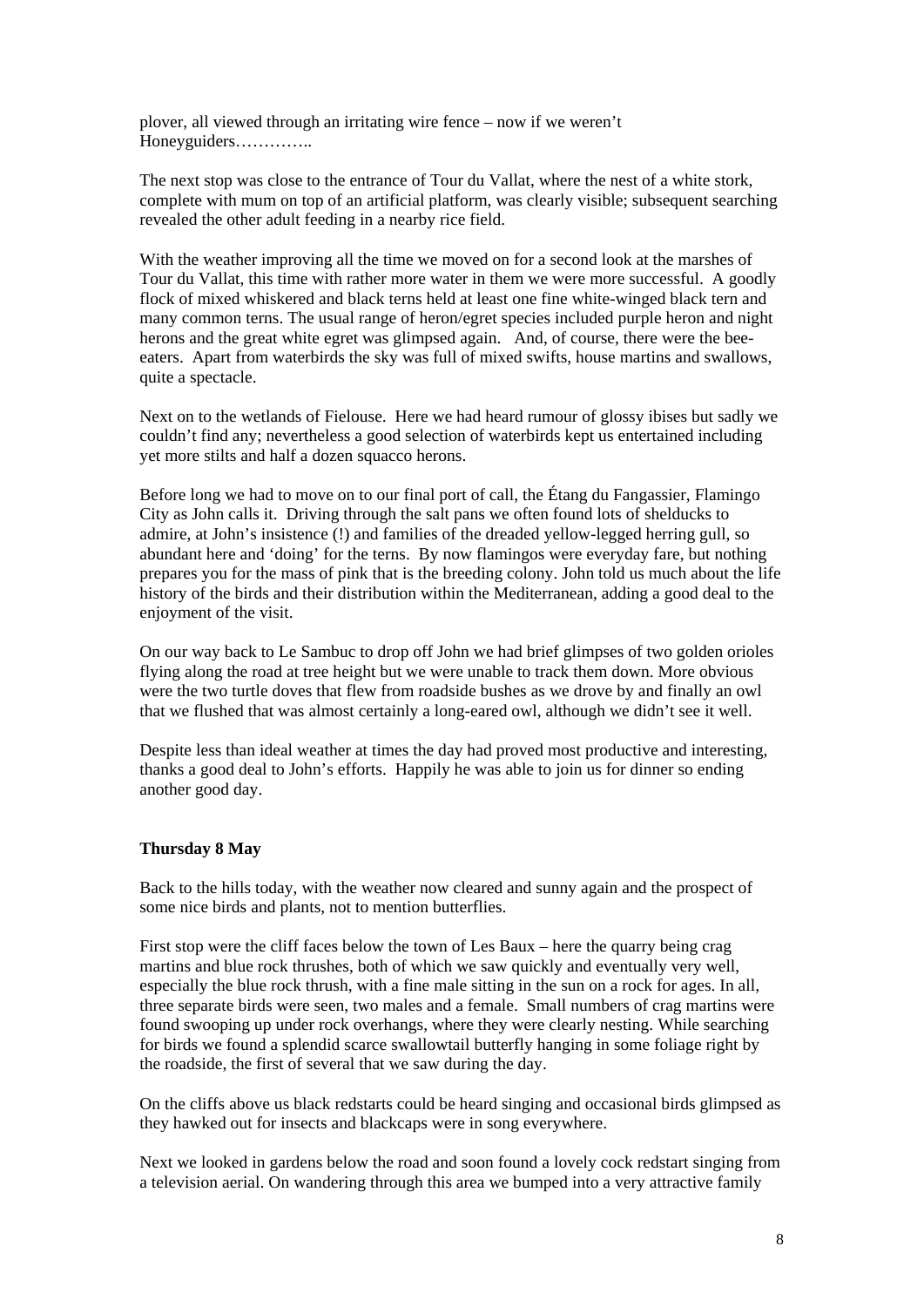party of black redstarts (*below*) with the adults feeding their young up one corner of the



formal town garden. Here too we had some good views of serins, not a bird we had seen or heard much of on this trip so far. Colin spotted a lone greenfinch, as it turned out the only one of this trip! As is usual in the Les Baux area we also heard blackbirds and the odd robin.

After a couple hours looking at the interesting old city we set off for our lunch spot at the foot of the road to La Caume. Here, among the pines, we briefly heard a crested tit and lots of chaffinches and several Moroccan orange-tip butterflies were seen.

Lunch was followed by the steady one and a half hour walk to the summit of La Caume. En route we rested to admire the flowers with lots of aphyllanthes on show with both blue and yellow flaxes. Other nice plants included the large Mediterranean spurge, grey-leaved and sage-leaved cistuses and spotted rockrose.

At the first viewpoint we learnt that an Egyptian vulture was nesting nearby and sure enough in a matter of minutes one of the adults arrived from the south and perched on a rocky ledge for some time. We were able to show it to the many French visitors through our telescopes amid lots of oohs and ahs. We later discovered that this is probably the last remaining pair in the whole of Les Alpilles, a sad state of affairs.

Onwards and upwards towards the summit produced the first distant views of alpine swifts, a bird we were to see really well on the top.

Having reached the radio mast we set off across the plateau to the southern viewpoint that has produced Bonelli's eagles in the past. As we sat on the edge watching both alpine and common swifts screaming around we could see the vast marshes of the Camargue laid out before us, with La Crau to their east, such was the visibility on this lovely day. Patient watching finally paid off when an adult Bonelli's eagle left its nest site and flew south-west down the valley below us, the last we were to see of it. This species too is having its problems as we told that the eggs are probably infertile this year. Colin found a couple of Dartford warblers in nearby scrub, his first so he was well pleased.

All that remained now was to retrace our footsteps to the car park and wind our weary way back to the hotel.

#### **Friday 9 May**

Our final full day, this to be spent among the coastal lagoons and marshes of the western sector of the Camargue, sometimes referred to as the Petite Camargue.

The road from Gimeaux and Saliers was taken and soon provided us with some good views of yet more bee-eaters, several crested larks and skylarks. By stopping at frequent intervals along the road to peer over distant marshes we were able to track down a flock of in the region of twenty collared pratincoles but sadly we never did see them well.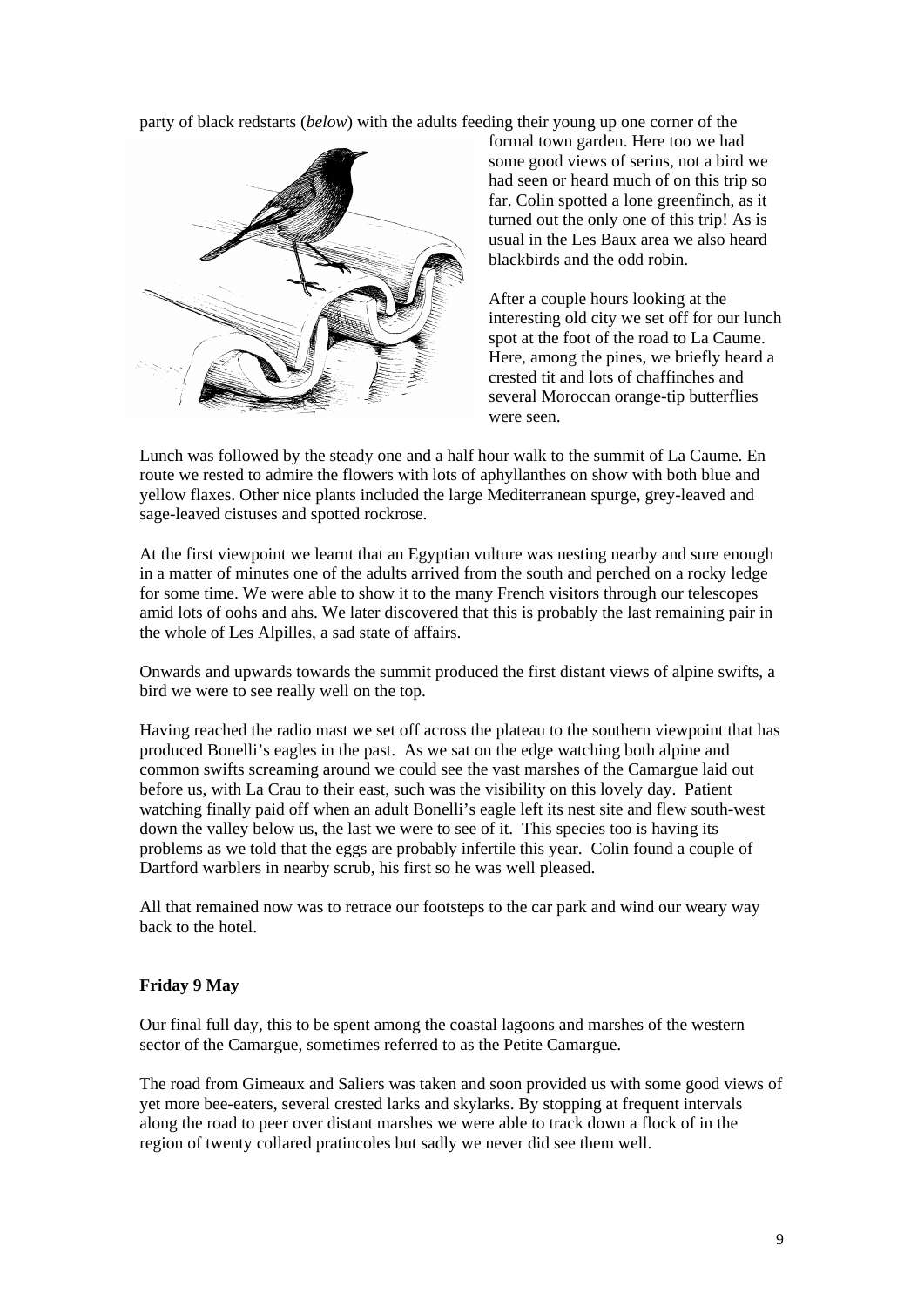Time to move south to the Parc Ornithologique, a chance for a comfort stop and a place that often turns up some interesting birds – we saw our first hoopoe (*right*) here, perched on a branch right in front of the visitor centre with what appeared to be a lizard in its bill. Happily it sat there for ages so everyone saw it well. Shortly afterwards a white stork flew by, only the third we had seen. Rina went off for a short walk and come back with tales of a female cirl bunting, the only one of the trip, surprisingly. As we drove off from the centre a second hoopoe was seen flying by the roadside.



Our next stop was at St Maries de la Mer, for coffee. We were able to sit overlooking an Étang on the

edge of town with lots of flamingos in view and several gull-billed and Sandwich terns calling not far away. Next on to the Digue, taking in our first oystercatchers as we drove along the dunes between the sea and the lagoons. Some lagoons held groups of curlew sandpipers, avocets in places, some redshanks and plenty of dunlins. Lunch was taken overlooking the southern end of the Étang dit l'Imperial with its various islands, some held breeding colonies of Sandwich terns and at times the air was full of the cries of the Mediterranean gull. Whilst sitting on the bank two adult slender-billed gulls flew over calling, the first for the week, later we were to get good views of this species enabling us to compare them with the more familiar black-headed and yellow-legged herring gulls. This theme continued when a sub-adult (probably a third year bird) little gull was spotted close to the road. We saw all of the Camargue's regular gull species from the Digue.

After lunch we headed north along the western edge of the Étang du Malagroy to the saline lagoons and coastal marshes at Cacheral. The first of the pools produced two very nice full summer plumage spotted redshanks, our first of the week. Reedy pools held purple herons and two gadwalls were flushed from one of them, again a first for the week. As we drove along the dirt track a number of blue-headed yellow wagtails were seen perching on bushes and the occasional small bird was flushed from the *Tamarix* bushes, always disappearing before we could get a look at it. We continued along to the road end, where we left the vehicle in search of 'chiffchaff bushes' during which two female pied flycatchers were tracked down along with a single wood warbler, all three dodging around the bushes and leading us something of a dance, as did the male spectacled warbler that showed itself briefly but at least right on top of a bush.

By now time was running out so we set off for Arles via a brief stop at Mas d'Agon. Here we found yet more whiskered and black terns and the usual range of herons and egrets. A hobby flew over very high but only the leader saw it sadly, and it was the only one of the week! Everyone did have good views of a female Montagu's harrier that flew over the road and as we wound our way back towards Arles Marilyn spotted two small raptors on a bush, one instantly flew off but the other remained and proved to be a lovely adult female red-footed falcon. We were able to watch it for ages and indeed show it to other birders. So ended our last full day but we weren't done yet…………

#### **Saturday 10 May**

With our flight not until mid-afternoon, time was available for some early birding so at 6.a.m. most of the group set off for a pre-breakfast visit to the observation platform at Pont du Rousty. It proved to be rather chilly here but two immature little gulls performed well for us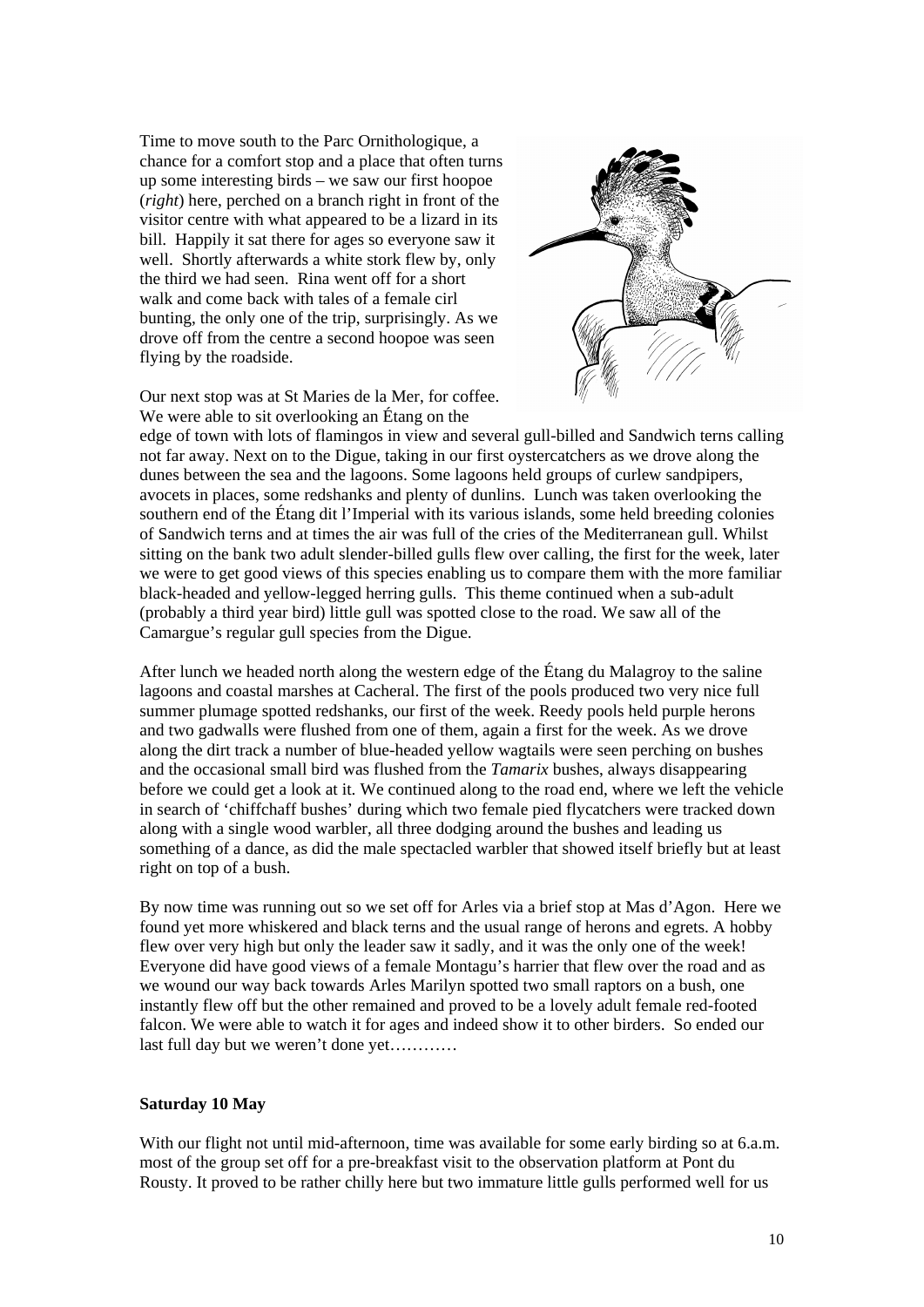and there were flamingos and stilts to admire, something we wouldn't be able to enjoy tomorrow.

Next we headed north via a final look at Mas d'Agon, a place that had served us so well this week. Almost immediately we heard a bittern and six squacco herons were in full view, better still were the night herons returning to their breeding colonies from the marshes; in all we saw ten and very well. Driving farther on, we turned up three red-crested pochards and a superb male garganey. Mas d'Agon is a good site for both these species. Strident churring coming from a reed bed told us that the first of the great reed warblers had arrived, always a species that we tend to see towards the end of this particular week in the Camargue. Before long a couple of birds were spotted climbing up reed stems and good views obtained. A single little grebe was heard 'trilling' from a distant pool, our first this week. With time rapidly running out we returned to Arles via two potential pratincole sites but failed miserably at both. You have to leave something for next time.

With our final breakfast over and our grateful thanks given to Simone and Marcel for their superb hospitality, we left for Marseilles via Mas Thibert and Port St Louis du Rhone. We took our picnic lunch is a pretty unprepossessing place but one that proved to be interesting for birds at least. Across the road from us a plough was being followed by about a dozen black kites and scanning the heavens for raptors amazingly turned up three migrating honey buzzards…………..what a way to end the week!

And so it was, we were back at Gatwick and it was beginning to rain..............

Thank you all for a most enjoyable week.

Russell

P.S. For those who would like a very attractive reminder of the Camargue can I recommend 'La Camargue' by Bruce Pearson, a collection of delightful water colours and sketches that for me captures the real atmosphere of the place. It is published (in French but you buy it for the pictures!) by Gallimard, Conservatoire Du Littoral, 1997. ISBN 2-07-050973-7

#### **Systematic List – Birds**

The combined list for all members of the group:

| <b>Little Grebe</b>        | Only heard at Mas d'Agon, where a single on the last day.                                                       |
|----------------------------|-----------------------------------------------------------------------------------------------------------------|
| <b>Black-necked Grebe</b>  | A single in full summer plumage by the shore of the Etang de<br>Vaccares at Pont Noir on May 4 <sup>th</sup> .  |
| <b>Great Crested Grebe</b> | Small numbers on larger water bodies on a number of occasions,<br>maximum ten in any one day.                   |
| <b>Cormorant</b>           | Ones and twos, on larger water bodies only.                                                                     |
| <b>Bittern</b>             | Much scarcer than in previous visits, with no sightings and only a<br>couple of 'boomers' heard, at Mas d'Agon. |
| <b>Night Heron</b>         | Up to ten on the early morning visit to Mas d'Agon on the last day,<br>otherwise singles at a few other sites.  |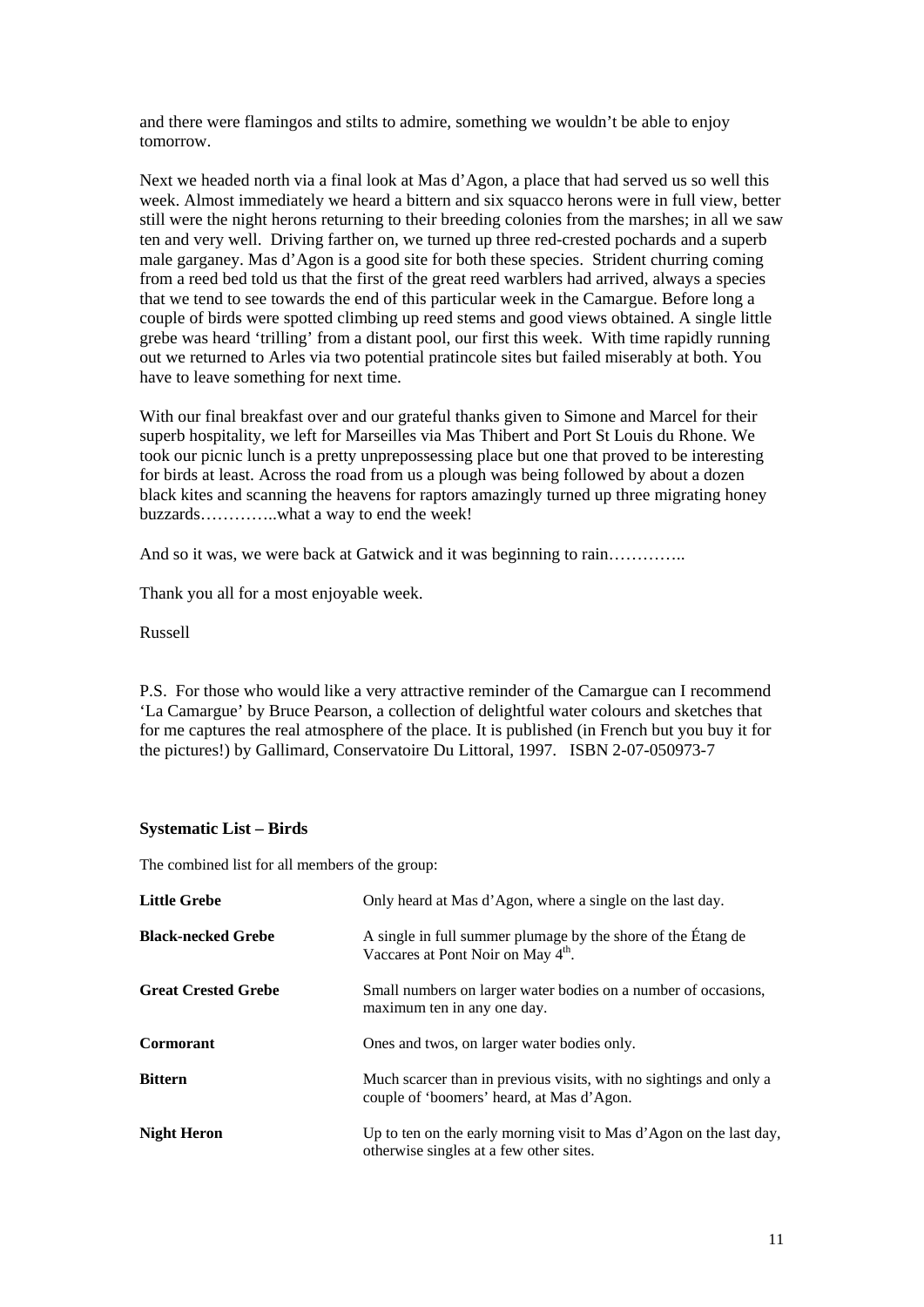| <b>Squacco Heron</b>       | Excellent and close views at Mas d'Agon in particular, involving<br>up to 8 birds. Smaller numbers in rice fields and at other marshes.                                                                                                        |
|----------------------------|------------------------------------------------------------------------------------------------------------------------------------------------------------------------------------------------------------------------------------------------|
| <b>Cattle Egret</b>        | Abundant where animals occur but also in some rice fields and<br>even on La Crau.                                                                                                                                                              |
| <b>Little Egret</b>        | Much less common than the previous species and more often seen<br>in saline situations.                                                                                                                                                        |
| <b>Great White Egret</b>   | Singles at Tour du Vallat on two days.                                                                                                                                                                                                         |
| <b>Grey Heron</b>          | Common in many marshes, some rice fields and by the coast,<br>maximum in excess of twenty in any one day.                                                                                                                                      |
| <b>Purple Heron</b>        | This handsome heron was recorded in small numbers from several<br>marshes, especially Mas d'Agon, Cacharel and Le Paty de la<br>Trinite.                                                                                                       |
| <b>White Stork</b>         | An occupied nest was seen at Tour du Vallat and other birds at the<br>Parc Ornithologique. Apparently the Camargue now holds about<br>ten pairs of breeding birds, a recent colonist, probably resulting<br>from escaped birds from captivity! |
| <b>Greater Flamingo</b>    | Abundant as always in all coastal localities, especially at 'Flamingo<br>City' in the Étang du Fangassier.<br>THE bird of the Camargue.                                                                                                        |
| <b>Mute Swan</b>           | Scattered in small numbers throughout the Camargue.                                                                                                                                                                                            |
| <b>Shelduck</b>            | A characteristic bird of the saline pans and in other coastal<br>localities. It is extraordinary to think that these birds move all the<br>way to the German Bight to join their northern cousins on their<br>moulting grounds.                |
| Garganey                   | A single drake at Mas d'Agon on the last morning was the only<br>sighting of this scarce (in the Camargue) duck.                                                                                                                               |
| Gadwall                    | Two in marshes near Cacharel were the only sightings.                                                                                                                                                                                          |
| <b>Mallard</b>             | The abundant duck of marshes, rice fields and the coastal lagoons.                                                                                                                                                                             |
| <b>Red-crested Pochard</b> | Only seen at Mas d'Agon, where three birds were seen on two<br>occasions.                                                                                                                                                                      |
| <b>Common Pochard</b>      | A single drake on the Étang de Vaccares was the only sighting.                                                                                                                                                                                 |
| <b>Honey Buzzard</b>       | Three migrating birds were seen high above our heads, just north of<br>Port St Louis du Rhone, on the last day.                                                                                                                                |
| <b>Black Kite</b>          | The common raptor of drier areas, in particular the farmland and in<br>the hills. A dozen or so were seen following a plough near Port St<br>Louis du Rhone!                                                                                   |
| <b>Egyptian Vulture</b>    | A single adult was seen while we were en route to the summit of<br>La Caume. We were told that Les Alpilles only supports a single<br>pair of breeding birds today, so we were lucky to see this bird close<br>to its breeding site.           |
| <b>Marsh Harrier</b>       | The common raptor of the marshes and rice fields, often five or<br>more could be seen in the air together.                                                                                                                                     |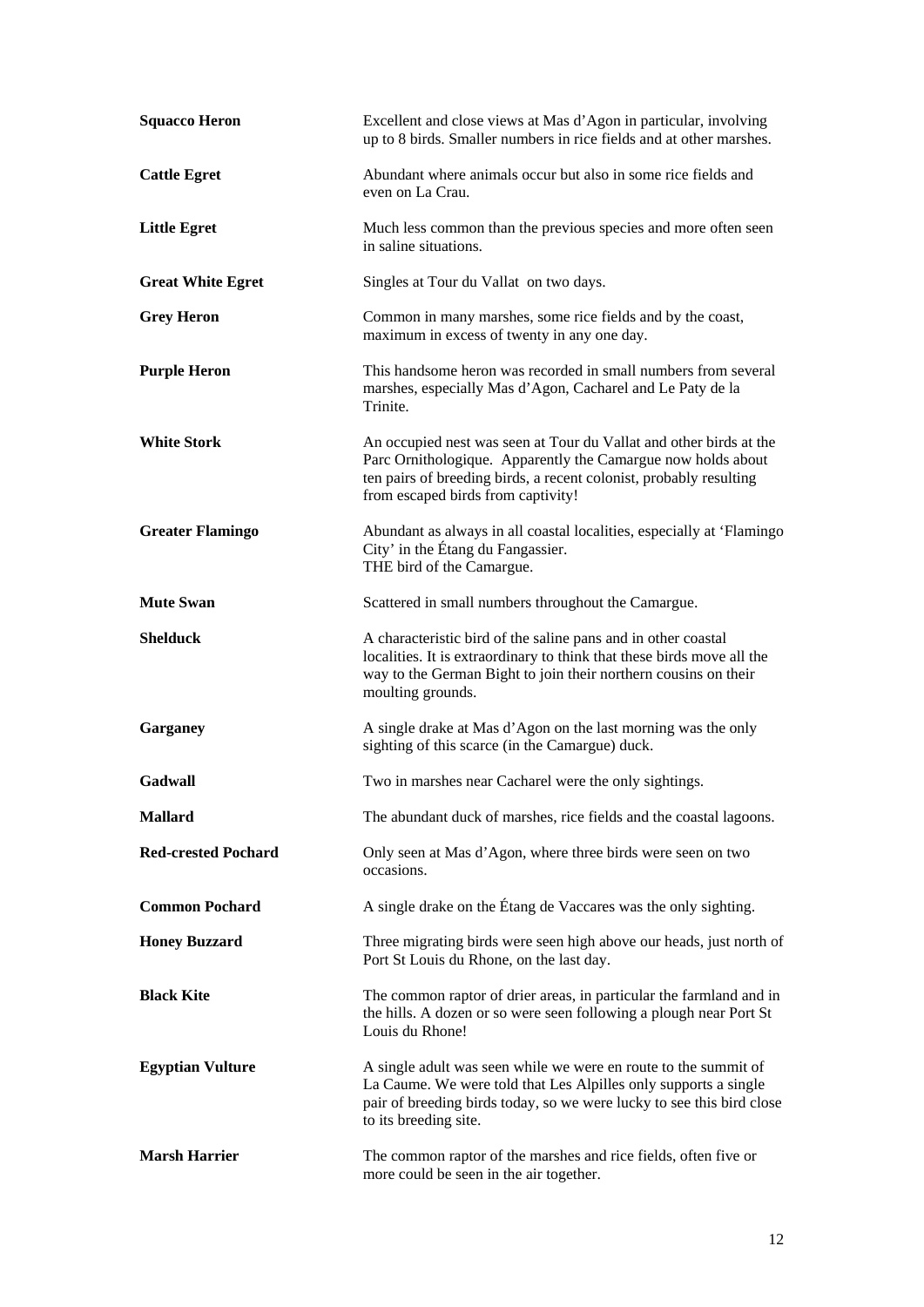| <b>Montagu's Harrier</b>    | Never common, we had to be content with single sightings of<br>females on two days, both in the Mas d'Agon to Gimeaux area.                                     |
|-----------------------------|-----------------------------------------------------------------------------------------------------------------------------------------------------------------|
| Sparrowhawk                 | One or two birds on two days only.                                                                                                                              |
| <b>Common Buzzard</b>       | Occasional in farmland and in the hills, never more than two or<br>three birds in a single day.                                                                 |
| <b>Bonelli's Eagle</b>      | A single adult bird was seen leaving its nest site at La Caume,<br>affording brief but excellent views.                                                         |
| <b>Lesser Kestrel</b>       | Up to six birds seen on La Crau where artificial nest sites have<br>been set up on disused goat sheds by LPO, a project supported by<br>Honeyguide in the past. |
| <b>Common Kestrel</b>       | Daily, recorded from most localities.                                                                                                                           |
| <b>Red-footed Falcon</b>    | Excellent views of an adult female close to Gimeaux, not a species<br>we see every year so a real treat.                                                        |
| <b>Hobby</b>                | A single bird, very high overhead at Mas d'Agon, was the only<br>sighting.                                                                                      |
| <b>Red-legged Partridge</b> | Only seen on the old airfield at La Crau where 1-2 birds.                                                                                                       |
| <b>Pheasant</b>             | Scarce, occasionally heard or seen only.                                                                                                                        |
| <b>Moorhen</b>              | Probably present in all marshes but never thought common.                                                                                                       |
| Coot                        | Very common on all larger water bodies, 'hundreds' recorded some<br>days.                                                                                       |
| <b>Little Bustard</b>       | Excellent views obtained of up to 35 birds on the old airfield at La<br>Crau.                                                                                   |
| Oystercatcher               | A few in saline lagoons in the western sector of the Camargue.                                                                                                  |
| <b>Black-winged Stilt</b>   | Often numerous in shallow wet marshes or rice fields throughout<br>the Camargue. Upwards of a hundred birds on the best days.                                   |
| Avocet                      | Small numbers in saline lagoons in both the eastern and western<br>sectors of the Camargue.                                                                     |
| <b>Stone-curlew</b>         | Only recorded from the old airfield on La Crau where up to ten<br>noisy and at times very obvious birds.                                                        |
| <b>Collared Pratincole</b>  | Up to twenty birds recorded from dried out marshes to the north of<br>Mas d'Agon and between Gimeaux and Saliers.                                               |
| <b>Little Ringed Plover</b> | A single at the disused fish ponds at Le Sambuc was the only<br>sighting.                                                                                       |
| <b>Ringed Plover</b>        | Up to ten in coastal lagoons in the eastern sector of the Camargue,<br>less common in western parts.                                                            |
| <b>Kentish Plover</b>       | Frequent in saline lagoons on the coast and occasional in dried out<br>marshes elsewhere.                                                                       |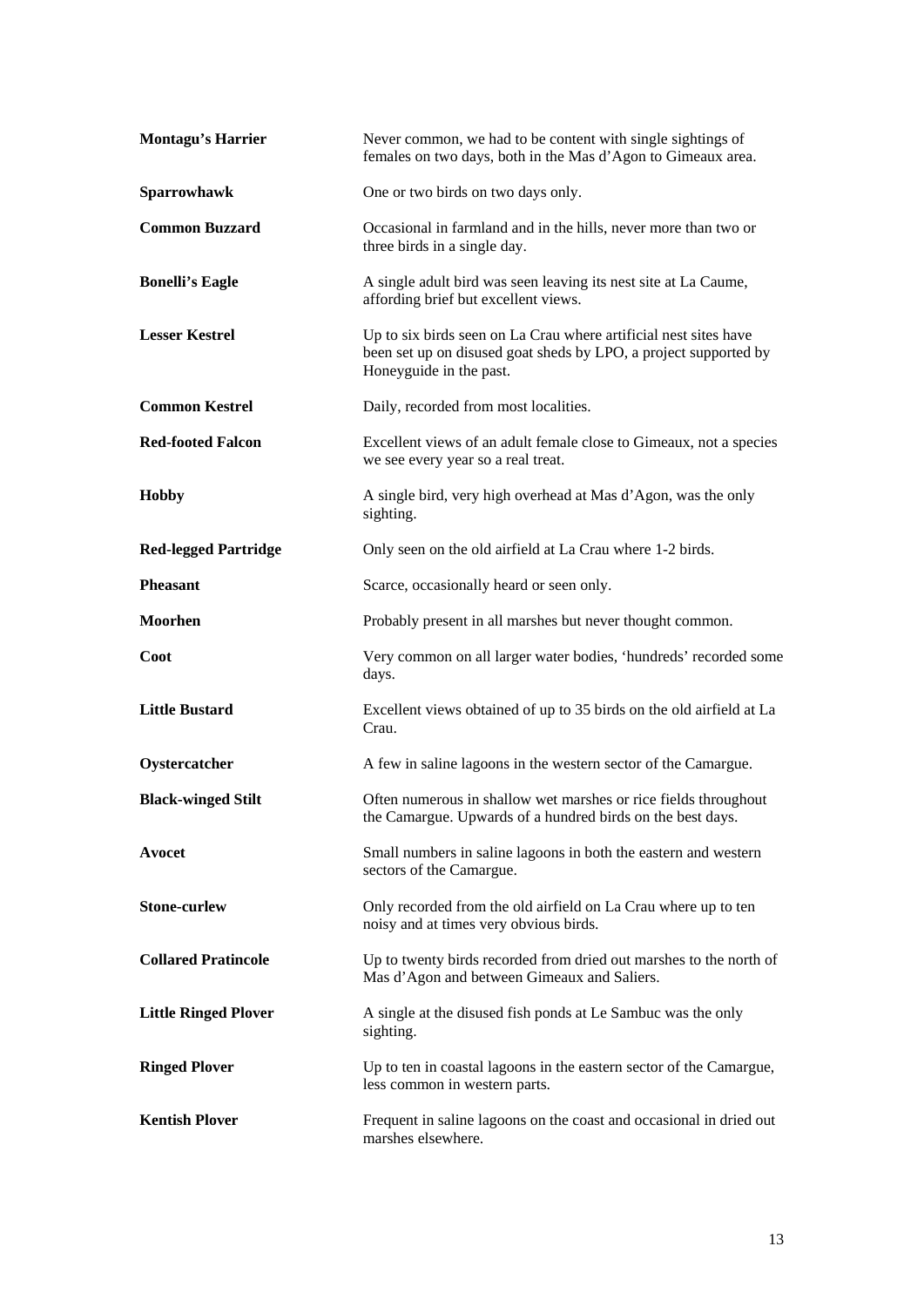| Lapwing                           | A few breeding pairs north of Mas d'Agon and between Gimeaux<br>and Saliers.                                                                                  |
|-----------------------------------|---------------------------------------------------------------------------------------------------------------------------------------------------------------|
| <b>Sanderling</b>                 | Small numbers in coastal lagoons near Salin de Giraud and St<br>Maries de la Mer.                                                                             |
| <b>Little Stint</b>               | Upward of a hundred in coastal lagoons near Salin de Giraud, a few<br>in rice fields.                                                                         |
| <b>Curlew Sandpiper</b>           | $75 - 100$ in coastal lagoons near to Salin de Giraud, many in<br>splendid summer plumage, others at St Maries de la Mer.                                     |
| <b>Dunlin</b>                     | Hundreds in coastal lagoons in both the east and west sectors of the<br>Camargue.                                                                             |
| <b>Ruff</b>                       | Forty seen briefly at the old fish ponds at Le Sambuc.                                                                                                        |
| <b>Curlew</b>                     | A single bird only, flying over near Cacheral.                                                                                                                |
| <b>Redshank</b>                   | Common in coastal lagoons to the south of Salin de Giraud and by<br>the Digue.                                                                                |
| <b>Spotted Redshank</b>           | Two fine summer plumage adults near Cacheral.                                                                                                                 |
| <b>Greenshank</b>                 | Eight in coastal lagoons near Salin de Giraud.                                                                                                                |
| <b>Wood Sandpiper</b>             | Scattered small groups in flooded rice fields and shallow marshes<br>in a few locations.                                                                      |
| <b>Mediterranean Gull</b>         | The calls of this bird are a characteristic sound of the Camargue<br>these days; not always so. Many hundreds on occasions, especially<br>in the rice fields. |
| <b>Little Gull</b>                | A sub-adult bird by La Digue and two immatures flying by at Pont<br>du Rousty made useful comparisons with the commoner species.                              |
| <b>Black-headed Gull</b>          | Widespread and abundant.                                                                                                                                      |
| <b>Slender-billed Gull</b>        | Recorded in small numbers close to La Digue and in other coastal<br>places in the western sector of the Camargue.                                             |
| <b>Yellow-legged Herring Gull</b> | Widespread and super abundant.                                                                                                                                |
| <b>Gull-billed Tern</b>           | The delightful tern of the rice fields, marshes and<br>coastal lagoons. Upwards of a hundred on good days.                                                    |
| <b>Sandwich Tern</b>              | Not uncommon in coastal lagoons, especially close to St Maries de<br>la Mer.                                                                                  |
| <b>Common Tern</b>                | Frequent everywhere in coastal lagoons and over the larger<br>marshes, such as at Tour du Vallat.                                                             |
| <b>Little Tern</b>                | Many by the Digue and in the saline lagoons close to the sea,<br>widespread.                                                                                  |
| <b>Black Tern</b>                 | Frequent at both Tour du Vallat and Mas d'Agon with other 'marsh<br>terns'.                                                                                   |
| <b>White-winged Black Tern</b>    | A single at Tour du Vallat.                                                                                                                                   |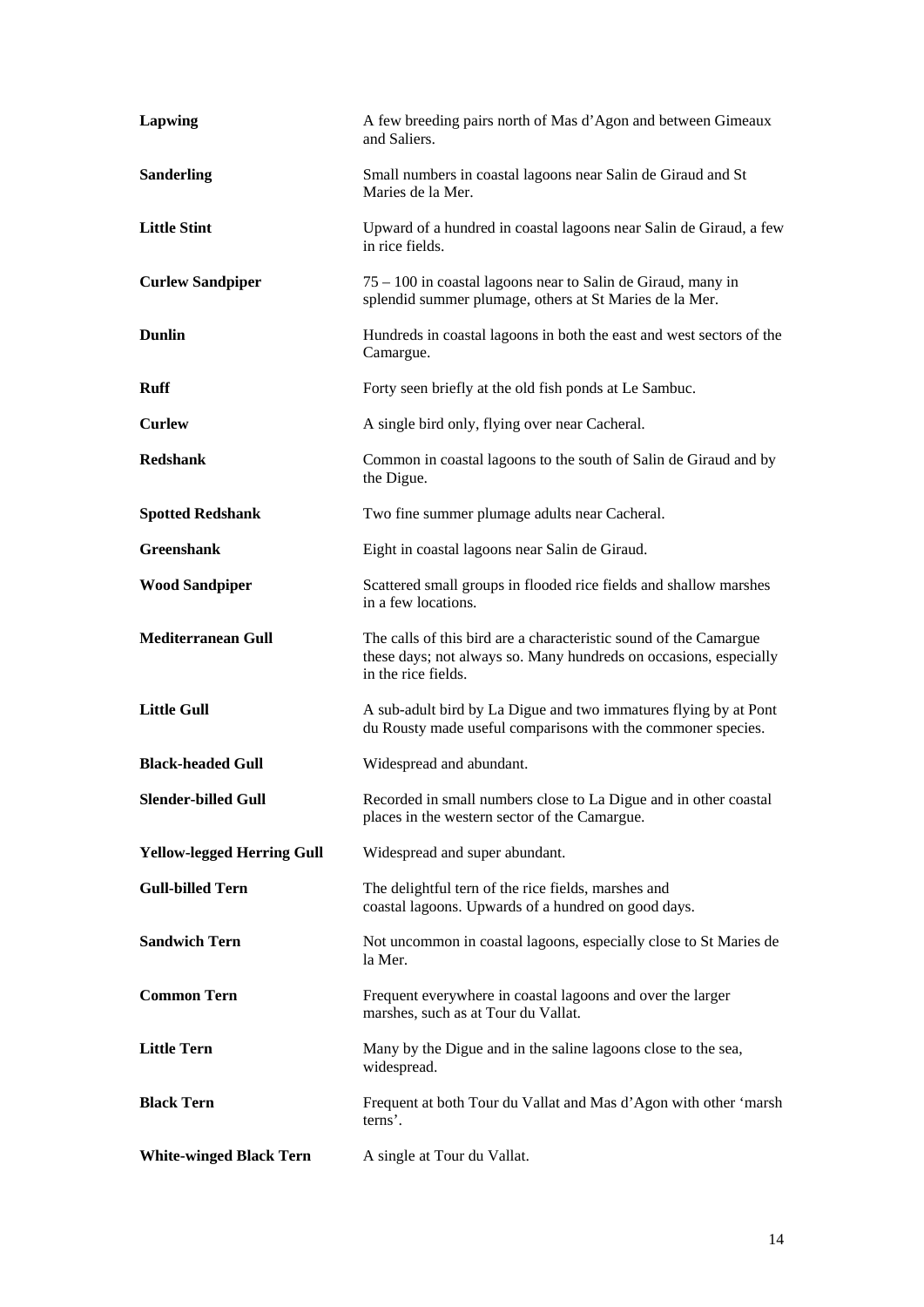| <b>Whiskered Tern</b>           | The commonest 'marsh tern' with up to 50 at Mas d'Agon and<br>similar numbers at Tour du Vallat.                                                                                                            |
|---------------------------------|-------------------------------------------------------------------------------------------------------------------------------------------------------------------------------------------------------------|
| Rock dove/feral pigeon          | Widespread and abundant.                                                                                                                                                                                    |
| Woodpigeon                      | Occasional in small numbers only.                                                                                                                                                                           |
| <b>Collared Dove</b>            | Widespread and common, especially around habitation.                                                                                                                                                        |
| <b>Turtle Dove</b>              | Two on one day, the only sighting.                                                                                                                                                                          |
| <b>Cuckoo</b>                   | Seen, or more likely heard, on most days is small numbers.                                                                                                                                                  |
| <b>Eagle Owl</b>                | Splendid sightings of an adult at Mt Valence, voted by some as the<br>'bird of the trip'!                                                                                                                   |
| Short/long-eared owl            | A single owl close to Salin de Giraud was most likely a long-eared<br>owl although some short-eared owls do 'winter' here.                                                                                  |
| Nightjar                        | Two heard 'churring' at Mt Valence.                                                                                                                                                                         |
| <b>Swift</b>                    | Widespread and abundant, doubtless involving many passage birds,<br>thousands recorded some days.                                                                                                           |
| <b>Alpine Swift</b>             | Not uncommon at the summit of La Caume and close to Les Baux.                                                                                                                                               |
| <b>Bee-eater</b>                | Always a popular species to see, 2003 did not let us down with<br>frequent flocks of up to 20 birds including the beginnings of a<br>breeding colony at Mas de l'Hoste.<br>For some 'the bird of the trip'. |
| Roller                          | Four by the hotel and occasional singles elsewhere.                                                                                                                                                         |
| Hoopoe                          | A single seen by RL only on La Crau and two others, seen by<br>everyone at the Parc Ornithologique, were the only sightings.                                                                                |
| <b>Green Woodpecker</b>         | A single bird crossed the road in front of the minibus south of Mas<br>Thibert.                                                                                                                             |
| <b>Great spotted woodpecker</b> | A single bird flew over near Salin de Giraud.                                                                                                                                                               |
| <b>Short-toed Lark</b>          | Two were seen doing their characteristic song displays over the old<br>airfield at La Crau.                                                                                                                 |
| <b>Crested Lark</b>             | Not uncommon in coastal habitats, dried out marshes and by<br>roadsides.                                                                                                                                    |
| <b>Skylark</b>                  | Widespread but not common except between Gimeaux and Saliers.                                                                                                                                               |
| <b>Sand Martin</b>              | Occasional in small numbers over coastal marshes.                                                                                                                                                           |
| <b>Crag Martin</b>              | Only recorded from Les Baux and La Caume where frequent.                                                                                                                                                    |
| <b>Swallow</b>                  | Widespread and often abundant.                                                                                                                                                                              |
| <b>House Martin</b>             | Ditto                                                                                                                                                                                                       |
|                                 | Blue-headed Yellow Wagtail Not uncommon in coastal Salicornia scrub and dried out marshes.                                                                                                                  |
| Wren                            | Heard at Mont Ventoux only.                                                                                                                                                                                 |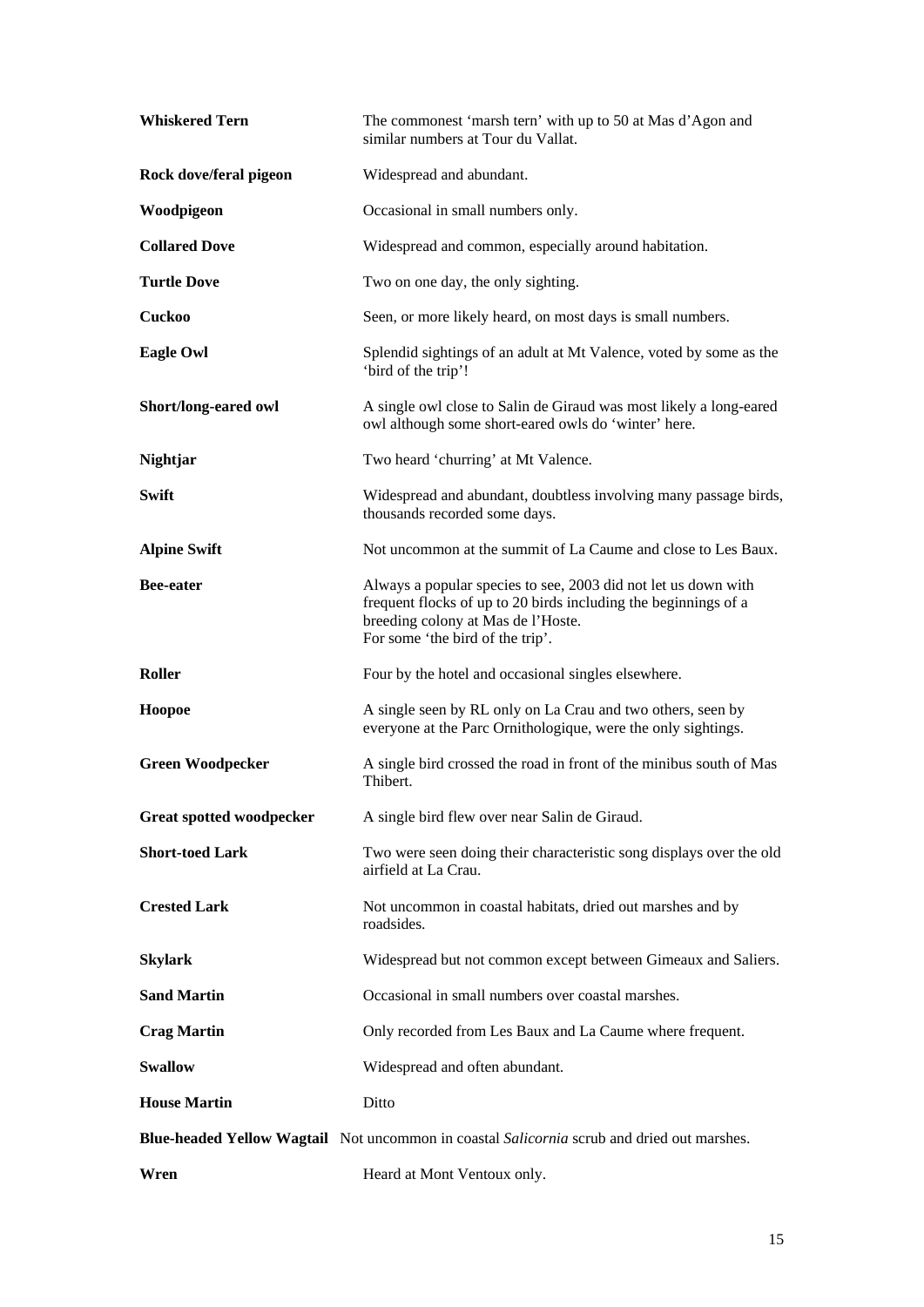| <b>Robin</b>              | Heard at Mont Ventoux and around Les Baux, La Caume.                                                                                   |
|---------------------------|----------------------------------------------------------------------------------------------------------------------------------------|
| <b>Nightingale</b>        | Amazingly widespread and noisy, a characteristic bird of roadside<br>verges etc.                                                       |
| <b>Black Redstart</b>     | Frequent at Les Baux, where a delightful family party.<br>Also among rocks by the Rhone in Arles.                                      |
| <b>Common Redstart</b>    | Two singing males at Les Baux.                                                                                                         |
| Whinchat                  | A single female from the track to Paty de la Trinite.                                                                                  |
| <b>Stonechat</b>          | A single male on one day only.                                                                                                         |
| <b>Northern Wheatear</b>  | A single male in grassland at Mont Ventoux.                                                                                            |
| <b>Blue Rock Thrush</b>   | Three at Les Baux, including a superb male in full view. Also<br>heard at Mt Valence.                                                  |
| <b>Blackbird</b>          | Occasionally heard, rarely seen, especially Mont Ventoux and Les<br>Baux.                                                              |
| <b>Mistle Thrush</b>      | A single at Mont Ventoux the only sighting.                                                                                            |
| Cetti's Warbler           | A very characteristic bird of roadside ditches throughout the<br>Camargue. Common elsewhere too.                                       |
| <b>Fan-tailed Warbler</b> | Yet another common roadside bird, especially in rice fields and<br>wetter marshes.                                                     |
| <b>Reed Warbler</b>       | Frequently heard from roadside marshes.                                                                                                |
| <b>Great Reed Warbler</b> | Only heard on the last day, when two in reedbeds at Mas d'Agon.<br>This bird only just arriving from its winter quarters at this time. |
|                           |                                                                                                                                        |
| <b>Melodious Warbler</b>  | A single bird in coastal scrub close to Salin de Giraud.                                                                               |
| <b>Dartford Warbler</b>   | Only recorded in scrub at the summit of La Caume where two birds<br>showed themselves well.                                            |
| <b>Spectacled Warbler</b> | A single male hid well behind vegetation along a coastal track at<br>Cacheral!                                                         |
| <b>Sardinian Warbler</b>  | The common scrub warbler of the area but much more often heard<br>than seen.                                                           |
| <b>Blackcap</b>           | The beautiful song of this bird was often heard, especially at Les<br>Baux and Mont Ventoux.                                           |
| <b>Chiffchaff</b>         | Occasional singletons.                                                                                                                 |
| <b>Wood Warbler</b>       | One hid well in coastal scrub near Cacheral.                                                                                           |
| <b>Pied Flycatcher</b>    | Two females, again in coastal scrub near Cacheral.                                                                                     |
| <b>Crested Tit</b>        | Good views of two birds at Mont Ventoux and another heard<br>amongst the pines at the start of the road to La Caume.                   |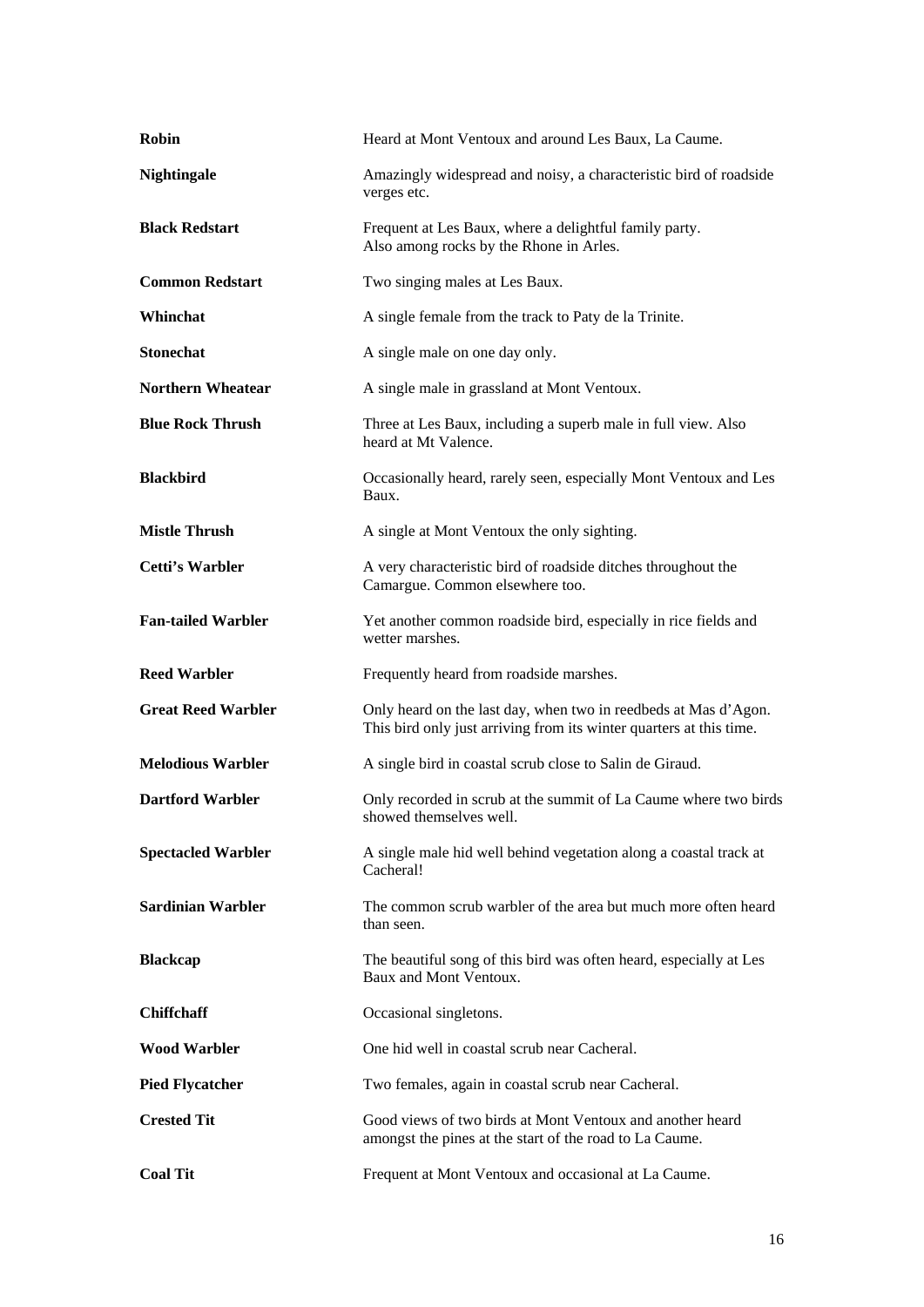| <b>Great Tit</b>     | Occasional in small numbers, especially wooded places such as Les<br>Baux and Mont Ventoux. |
|----------------------|---------------------------------------------------------------------------------------------|
| <b>Golden Oriole</b> | Two seen poorly by a roadside close to Le Sambuc.                                           |
| Jay                  | A single sighting in the Les Baux area only.                                                |
| <b>Magpie</b>        | Widespread and abundant.                                                                    |
| <b>Jackdaw</b>       | Ditto                                                                                       |
| <b>Carrion Crow</b>  | Widespread and frequent.                                                                    |
| Raven                | Only recorded from Mont Ventoux and Les Baux, where a dozen<br>birds.                       |
| <b>Starling</b>      | Widespread and common.                                                                      |
| <b>House Sparrow</b> | Ditto                                                                                       |
| <b>Tree Sparrow</b>  | Common, especially around habitation and animals.                                           |
| <b>Chaffinch</b>     | Common at Mont Ventoux and Les Baux, rarely recorded<br>elsewhere.                          |
| <b>Serin</b>         | Not common, apart from at Les Baux where frequent in gardens.                               |
| <b>Citril Finch</b>  | Up to ten amongst the pines at Mont Ventoux.                                                |
| Greenfinch           | A single male at Les Baux the only record.                                                  |
| Goldfinch            | Common and widespread, the only common finch of the area.                                   |
| <b>Linnet</b>        | A few on a few days.                                                                        |
| <b>Crossbill</b>     | Up to ten amongst the pines at Mont Ventoux.                                                |
| <b>Cirl Bunting</b>  | A single female at Parc Ornithologique, the only sighting.                                  |
| <b>Corn Bunting</b>  | Very scarce this year, with only a very few sightings.                                      |
| 135 species          |                                                                                             |

#### **Butterflies**

The following 18 species were recorded:

Small white Green-veined White<br>Moroccan Orange-tip Clouded Yellow Small Tortoiseshell **Red Admiral** Painted Lady<br>
Marbled White **Small Heath** Wall Brown Marbled White Small Heath Wall Brown<br>Provence Hairstreak Common Blue Brown Argus Provence Hairstreak

Swallowtail Scarce Swallowtail Black-veined White<br>
Small white Green-veined White Orange-tip Clouded Yellow Lesser Purple Emperor<br>
Red Admiral Painted Lady